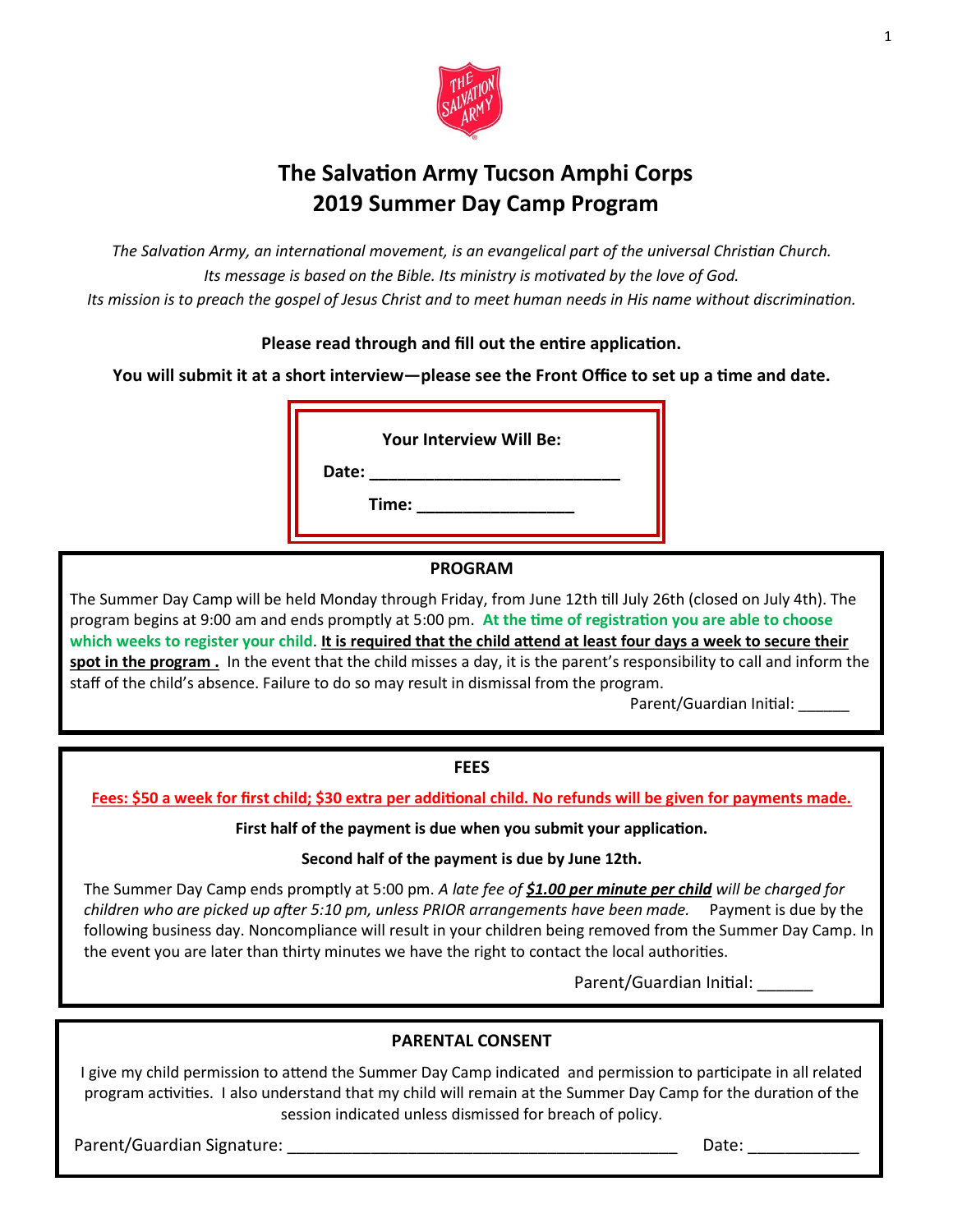

Tucson Amphi Corps 218 E Prince Rd. Tucson, AZ 85705 520-888-1299

# 2019 Summer Day Camp Application/Registration **PARENT OR GUARDIAN INFO CHILD INFORMATION** LAST NAME:\_\_\_\_\_\_\_\_\_\_\_\_\_\_\_\_\_\_\_\_\_ FIRST NAME:\_\_\_\_\_\_\_\_\_\_\_\_\_\_\_\_ **AST NAME** NAME:\_\_\_\_\_\_\_\_\_\_\_\_\_\_\_\_\_\_\_\_\_\_\_\_\_\_\_\_\_\_\_  $NAME:$ ADDRESS:\_\_\_\_\_\_\_\_\_\_\_\_\_\_\_\_\_\_\_\_\_\_\_\_\_\_\_\_ DATE OF BIRTH: **WATER** \_\_\_\_\_\_\_\_\_\_\_\_\_\_\_\_\_\_\_\_\_\_\_\_\_\_\_\_\_\_\_\_\_\_\_\_  $\mathsf{AGE:}\hspace{25pt}$ HOME PHONE: \_\_\_\_\_\_\_\_\_\_\_\_\_\_\_\_\_\_\_\_\_\_ GRADE (IN AUG 2018):\_\_\_\_\_\_\_\_\_\_\_\_\_\_\_\_ CELL PHONE(s): \_\_\_\_\_\_\_\_\_\_\_\_\_\_\_\_\_\_\_\_\_\_\_ GENDER: M\_\_\_\_\_ F\_\_\_\_\_  $\frac{1}{\sqrt{2}}$  ,  $\frac{1}{\sqrt{2}}$  ,  $\frac{1}{\sqrt{2}}$  ,  $\frac{1}{\sqrt{2}}$  ,  $\frac{1}{\sqrt{2}}$  ,  $\frac{1}{\sqrt{2}}$  ,  $\frac{1}{\sqrt{2}}$  ,  $\frac{1}{\sqrt{2}}$  ,  $\frac{1}{\sqrt{2}}$  ,  $\frac{1}{\sqrt{2}}$  ,  $\frac{1}{\sqrt{2}}$  ,  $\frac{1}{\sqrt{2}}$  ,  $\frac{1}{\sqrt{2}}$  ,  $\frac{1}{\sqrt{2}}$  ,  $\frac{1}{\sqrt{2}}$ **EMERGENCY CONTACT INFO**  (if parent above cannot be reached) NAME:\_\_\_\_\_\_\_\_\_\_\_\_\_\_\_\_\_\_\_\_\_\_\_\_\_\_\_\_\_\_\_\_\_\_ RELATIONSHIP:\_\_\_\_\_\_\_\_\_\_\_\_\_\_\_\_\_\_\_\_\_ ADDRESS:\_\_\_\_\_\_\_\_\_\_\_\_\_\_\_\_\_\_\_\_\_\_\_\_\_\_\_\_\_\_\_\_ PHONE:\_\_\_\_\_\_\_\_\_\_\_\_\_\_\_\_\_\_\_\_\_\_\_\_\_\_\_ NAME:\_\_\_\_\_\_\_\_\_\_\_\_\_\_\_\_\_\_\_\_\_\_\_\_\_\_\_\_\_\_\_\_\_\_ RELATIONSHIP:\_\_\_\_\_\_\_\_\_\_\_\_\_\_\_\_\_\_\_\_\_ ADDRESS:\_\_\_\_\_\_\_\_\_\_\_\_\_\_\_\_\_\_\_\_\_\_\_\_\_\_\_\_\_\_\_\_ PHONE:\_\_\_\_\_\_\_\_\_\_\_\_\_\_\_\_\_\_\_\_\_\_\_\_\_\_\_ **AUTHORIZED PICK UP LIST** Please list all persons who have permission to pick up your child/children from the Summer Day Camp, other than parents or legal guardians. Only those individuals listed on this form with proper ID will have permission to pick up your child/children from the program. **FIRST NAME** Please see "Child Pick-Up Policy" on separate page for more details. **NAME RELATION PHONE NUMBER PERMISSION TO WALK HOME** I understand that The Salvation Army will not be held liable or responsible for any child that is given parental/guardian approval to walk home once he/she leaves the facility. Knowing this I: Give permission for my child to walk home upon completion of the days activities. I DO NOT give permission for my child to walk home. Parent Initial: \_\_\_\_\_\_\_\_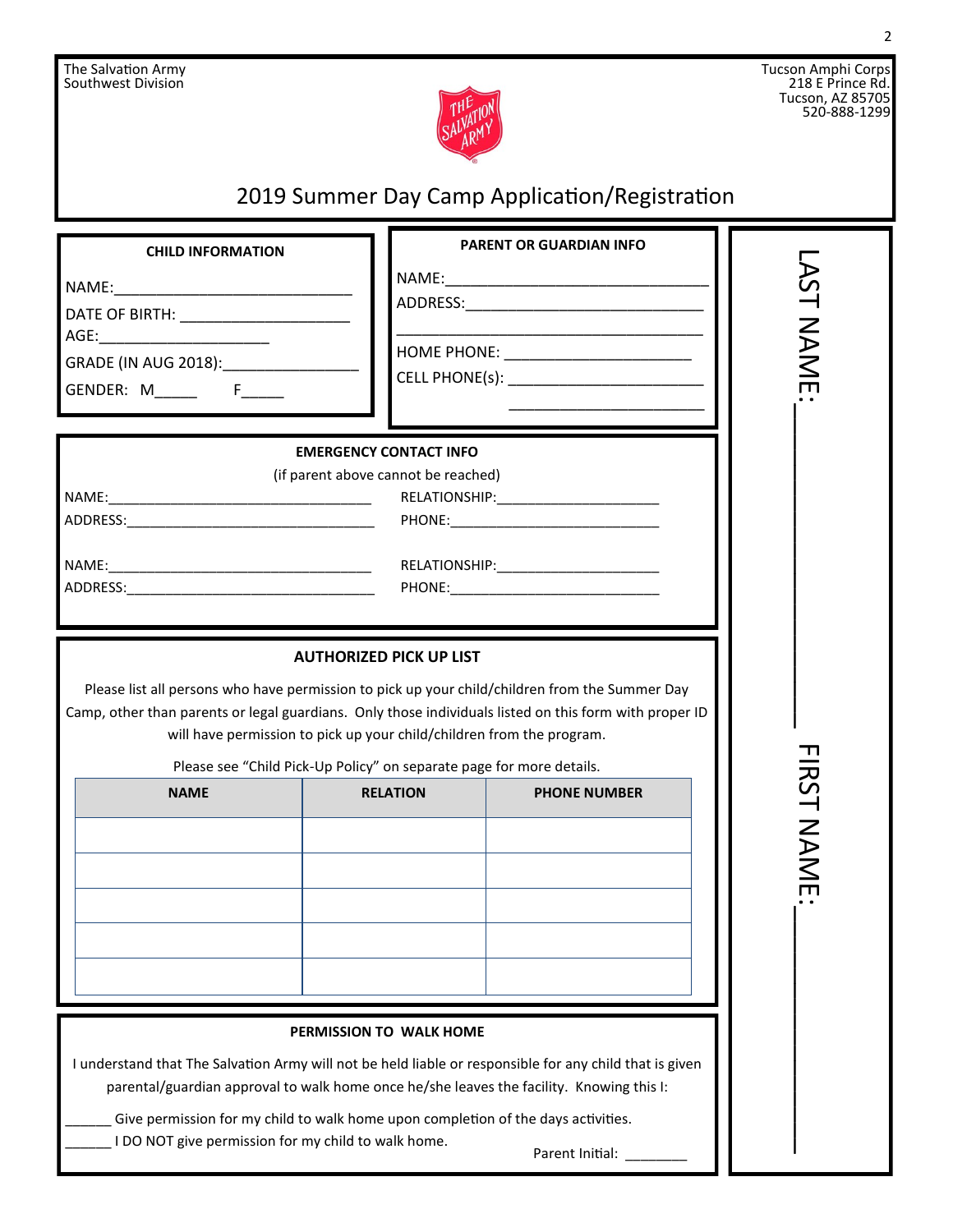| The Salvation Army<br>Southwest Division                                                                                                                                                                                                            |                                                                                                                                             | Tucson Amphi Corps<br>218 E Prince Rd.<br>Tucson, AZ 85705<br>520-888-1299 |
|-----------------------------------------------------------------------------------------------------------------------------------------------------------------------------------------------------------------------------------------------------|---------------------------------------------------------------------------------------------------------------------------------------------|----------------------------------------------------------------------------|
| <b>MEDICAL INFORMATION FORM</b>                                                                                                                                                                                                                     |                                                                                                                                             |                                                                            |
| <b>CHILD INFORMATION</b><br>DATE OF BIRTH: ________________________<br>GENDER: M______ F____                                                                                                                                                        | <b>EMERGENCY CONTACT INFO</b><br>HOME PHONE: _______________________                                                                        | AST<br>NAME                                                                |
| ALLERGIES:                                                                                                                                                                                                                                          | <b>HEALTH INFORMATION</b><br>(FILL IN ALL THAT APPLY)<br>SPECIAL DIETARY NEEDS (I.E. DIABETIC, LACTOSE INTOLERANT):                         |                                                                            |
| <b>IRST</b><br>PRESCRIPTION MEDICATIONS<br>REASON:_________________________<br><b>INAME</b><br>REASON:_________________________<br>and the control of the control of the control of the control of the control of the control of the control of the |                                                                                                                                             |                                                                            |
| Salvation Army consent to provide the following:<br>Sanitary Napkin (Pads)                                                                                                                                                                          | <b>FOR GIRLS ONLY</b><br>In the event that my child is in need of feminine hygiene products, I grant permission to The<br>Tampon<br>Nothing |                                                                            |

3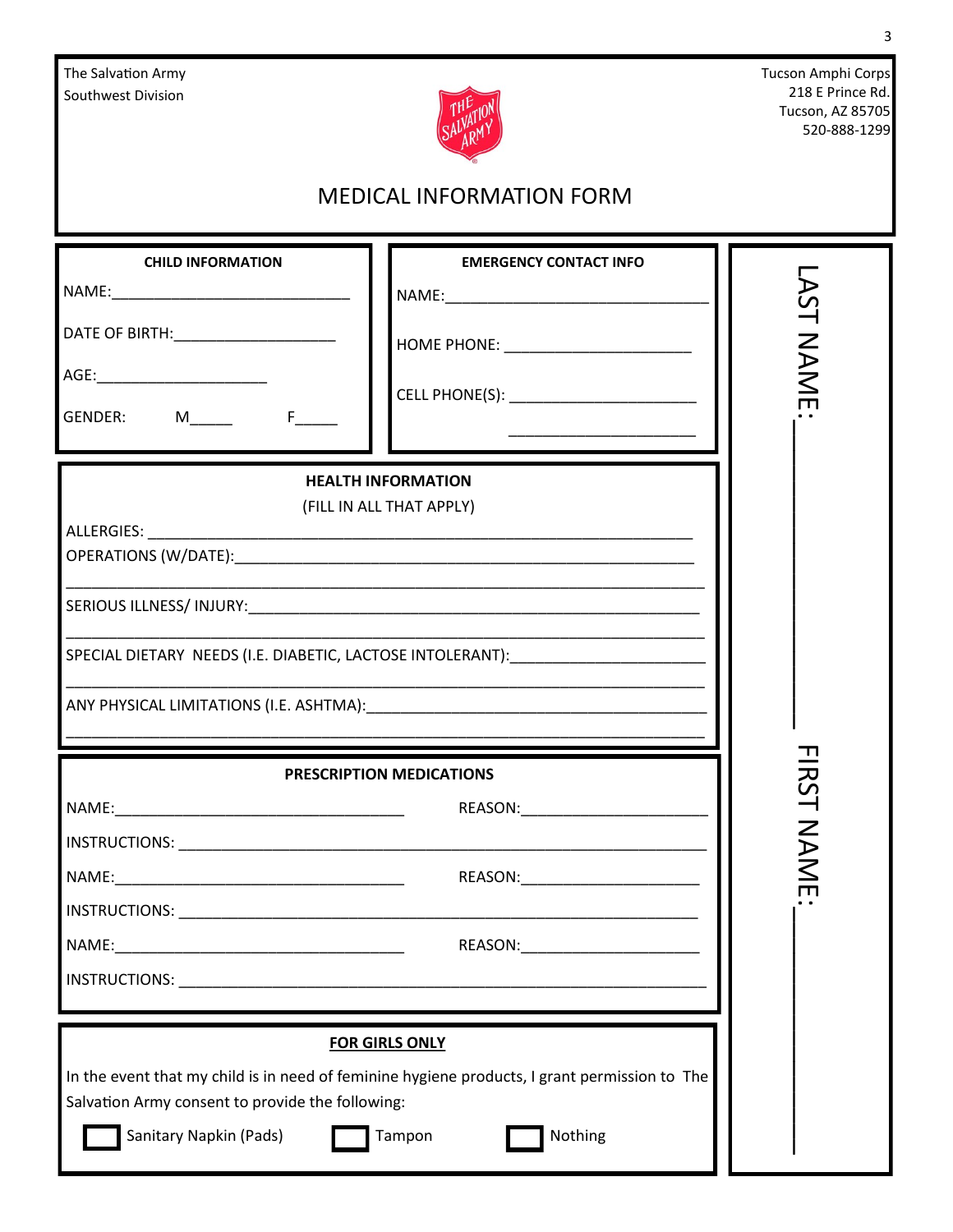

Tucson Amphi Corps 218 E Prince Rd. Tucson, AZ 85705 520-888-1299

# RULES & POLICIES

#### **VERFICIATION PIN**

To maintain safety when communicating over the phone please pick a 4 digit pin number we can use to verify your identity. Staff will ask for this pin number before making any changes to your personal file or information.

Pin #: \_\_\_\_\_\_ \_\_\_\_\_\_ \_\_\_\_\_\_ \_\_\_\_\_\_

Parent/Guardian Initial:

#### **CHILD PICK– UP POLICY**

The Salvation Army Tucson Amphi Corps will not allow any individual to take a child from the facility or allow any child to leave the facility without the prior authorization of the parent/ guardian. The authorized person will need to present a picture ID when picking up the child. If a child attempts to leave the facility without being picked up by an authorized person, the permission to walk home portion of this application must be filled out or the police will be notified and the child will be considered a runaway. If the authorized person picking up a child is under the influence of any substance, the parent will be notified they're unable to sign the child out, and they must make arrangements for someone else to pick them up and staff will notify their supervisor.

All participants must be picked up **no later than 10 minutes** after the program ends. The first time your child is picked up late you will receive a verbal warning. **Excessive tardiness will not be tolerated and could result in dismissal from the program**. In the event you are later than 30 minutes we have the right to contact local authorities. This policy is for the protection of the participants and not to inconvenience the parents. Please make sure that you are prompt and have correct telephone numbers and emergency contact information in your child's files at all times.

I give my child permission to travel with The Salvation Army via bus for field trips.

Parent/Guardian Initial:

### **DISCIPLINE POLICY**

Write-ups can be given to participants any time a child's behavior is to a point where it is disruptive to the program, disrespectful to other children or staff, or dangerous to others. Any hitting or fighting will include an automatic suspension for one day. Disciplinary actions could change depending on the severity of the behavior. If your child is dismissed from the program, they will need to be picked up within 30 minutes of being notified.

- Verbal Warning: In most cases, each child will receive several verbal warnings if they are doing something inappropriate.
- 1st Strike: After a warning is issued if the child continues the inappropriate behavior he/she will be written up and receive a strike. The child will lose privileges by sitting in the office for the remainder of the day.
- 2nd Strike: The second time the child is written up for inappropriate behavior he/she will again lose privileges and parent will be notified to pick up their child. They will also be suspended from the program for the following day.
- 3rd Strike: The third time the child is written up for inappropriate behavior he/she will be suspended from the program for up to a week. Again, the parent will be notified to pick up their child from the program following the incident.
- 4th Strike: The fourth time a participant is written up for inappropriate behavior, he/she will be dismissed from the program. Parent/Guardian Initial: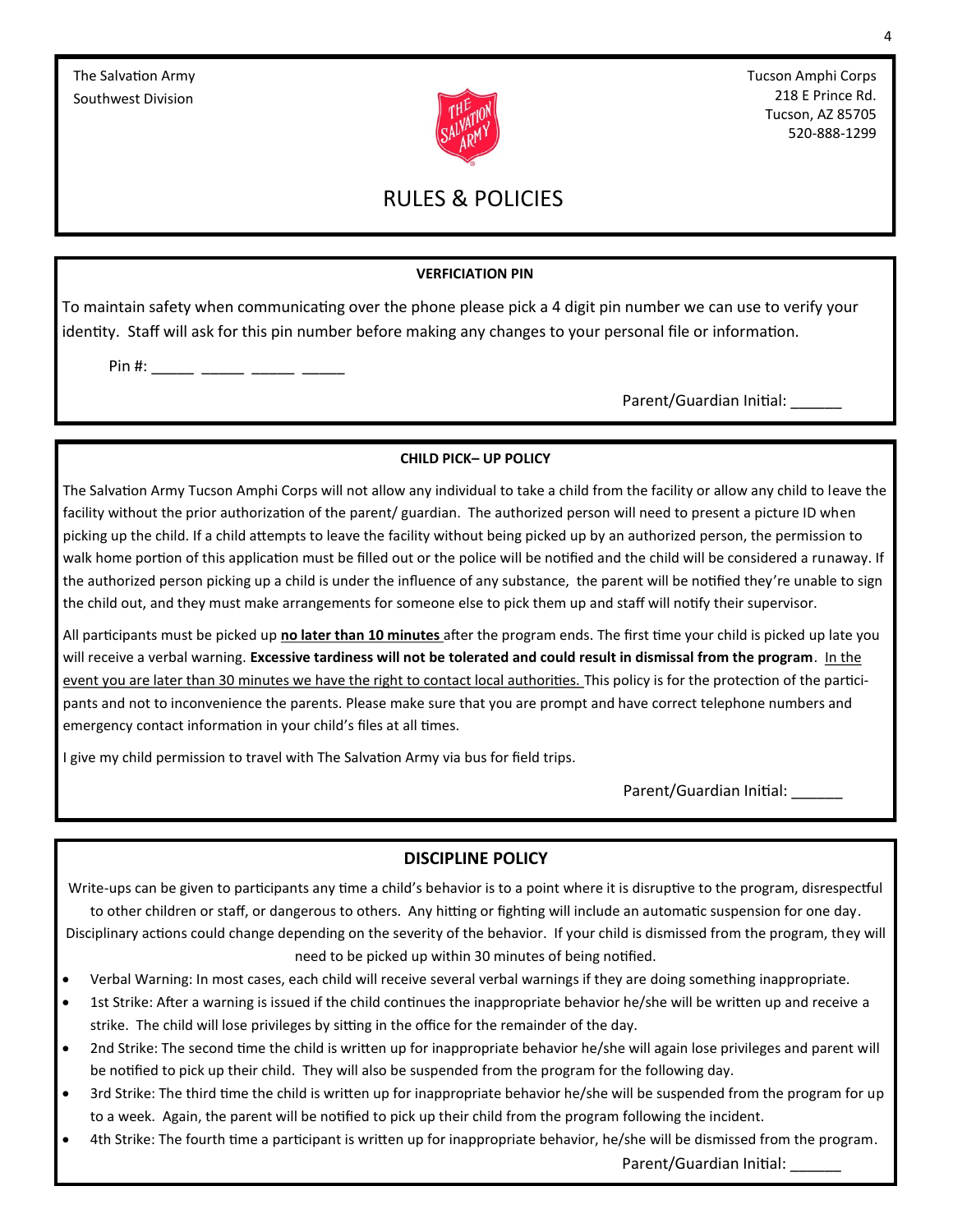#### **MEDIA RELEASE**

I hereby grant The Salvation Army ("TSA") and any of its assigns or agents the unrestricted right to print, copyright, publish or otherwise use, for any purpose, my child's image, whether through photo or video, as often as TSA deems necessary. This includes any photograph, artwork or other representation of my child in which they may appear. At their discretion, TSA may use my child's image in any advertisement, display or publication. I grant TSA these rights with the understanding that I will not receive any type of payment for their use of such media.

INITAL THE BOX BELOW IF YOU **DO NOT AGREE** WITH THE MEDIA RELEASE AND DO NOT WANT YOUR CHILD PHOTOGRAPHED



#### PARENT/ GUARDIAN SIGNATURE:\_\_\_\_\_\_\_\_\_\_\_\_\_\_\_\_\_\_\_\_\_\_\_\_\_\_\_\_\_\_DATE:\_\_\_\_\_\_\_\_\_\_\_\_\_

#### **MEDICAL RELEASE, AUTHORIZATION TO OBTAIN EMERGENCY MEDICAL CARE FOR MINOR CHILD (SIGNATURE REQUIRED)**

I understand that if my above-named child needs to leave the Summer Day Camp due to illness or injury, a decision will be made that will most benefit my child's best interest. In the event of illness or injury, I wish for my child to remain at the afterschool program facility and would like to be contacted immediately. In the event of an apparent and serious illness, I would like my child to be taken to the local hospital for proper treatment.

I recognize and acknowledge that there are certain risks of physical injury to participants while attending the afterschool program and I agree that full risk of any injuries (including death), damage or loss, regardless of severity which my child may sustain as a result of participating in any and all activities connected with or associated with Tucson Amphi Corps afterschool programs. I agree to waive and relinquish all claims my minor child may have as a result of participating in these programs.

I do hereby fully release and discharge The Salvation Army Tucson Amphi Corps and its officers, agents, employees and volunteers from any and all claims for injury, (including death), damage of loss which my minor child may have or which may accrue to my child and arising out of, connected to or in any way associated with activities of these summer day camp programs. I further agree to indemnify and hold harmless and defend The Salvation Army Tucson Amphi Corps and its officers, agents, employees and volunteers from any and all claims with or in any way associated with the activities of the programs.

I entrust and authorize The Salvation Army to consent to an X-ray examination, anesthetic, medical/ surgical diagnosis, or treatment to be administered to my child, under the general or special supervision and upon the advice of a physician or surgeon.

PARENT/ GUARDIAN SIGNATURE:\_\_\_\_\_\_\_\_\_\_\_\_\_\_\_\_\_\_\_\_\_\_\_\_\_\_\_\_\_\_\_\_\_\_\_\_\_\_\_\_\_\_\_\_\_\_DATE:\_\_\_\_\_\_\_\_\_\_\_\_\_\_\_\_\_\_\_\_\_\_\_\_\_\_\_

#### G and PG MOVIES

The Summer Day Camp shows movies with the rating G (all ages) and PG (all ages with guidance). G movies are approved for everyone (such as most Disney movies) and PG may include some items such as mild bad language, frightening scenes and more adult themes (such as bullying or crime). We will never show any movies involving extreme violence or language, sex, or nudity.

I grant my child permission to watch G and PG rated movies while at The Salvation Army Summer Day Camp:

PARENT/GUARDIAN SIGNATURE:\_\_\_\_\_\_\_\_\_\_\_\_\_\_\_\_\_\_\_\_\_\_\_\_\_\_\_\_\_\_\_\_\_\_\_\_\_\_\_\_\_\_\_DATE:\_\_\_\_\_\_\_\_\_\_\_\_\_\_\_\_\_\_\_\_\_\_\_\_\_\_\_\_\_\_